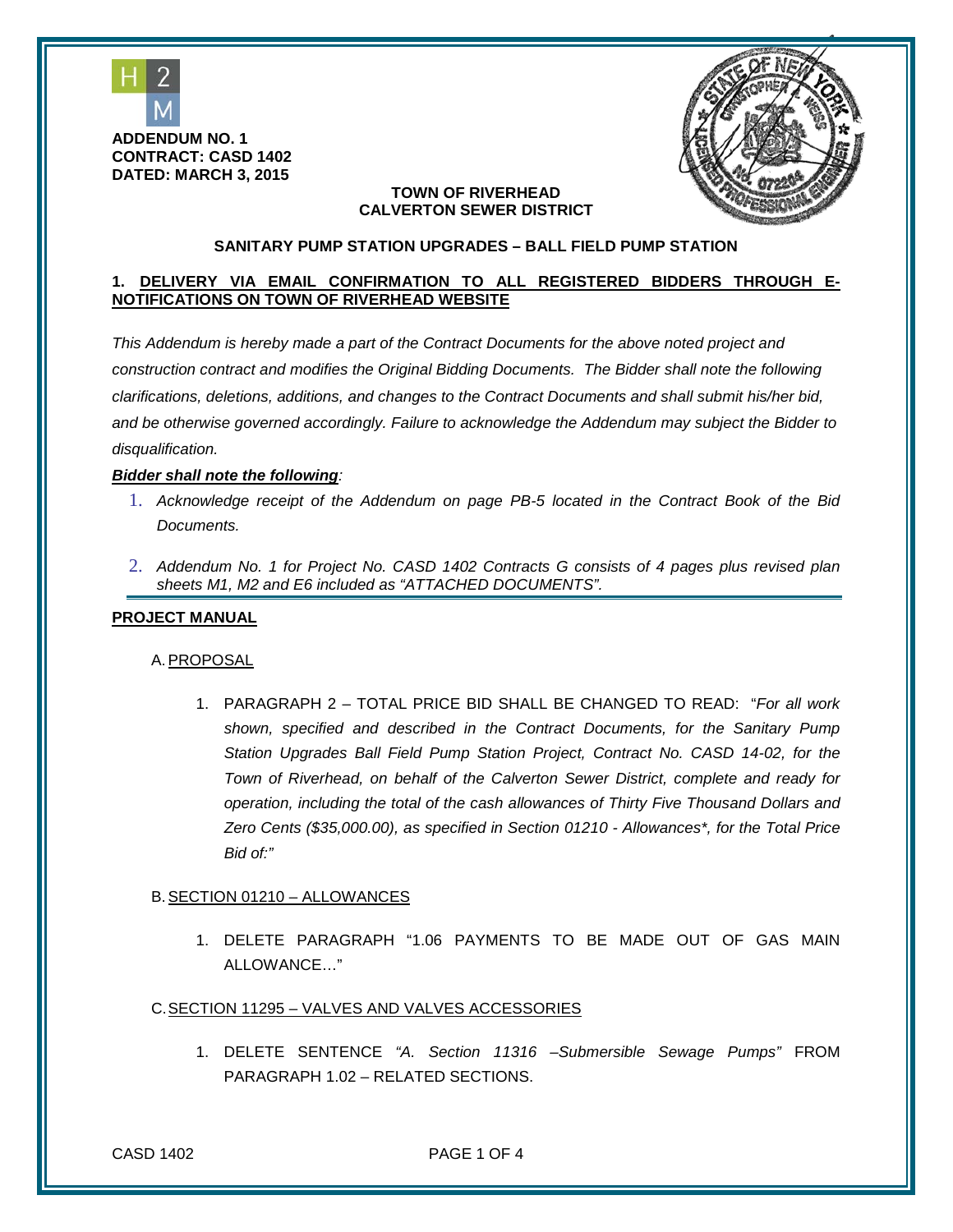

#### **SANITARY PUMP STATION UPGRADES – BALL FIELD PUMP STATION**

#### D.SECTION 15832 – CENTRIFUGAL EXHAUST FANS

1. REVISE SENTENCE D. IN PARAGRAPH 2.02 – PRODUCTS TO READ: *"Explosion Proof 0.15 Hp 115 volt single phase motor…"*

#### **PROJECT PLAN SHEETS**

Remove all references, details and callouts for the natural gas fueled emergency standby power generator and natural gas service from all plan sheets. The proposed natural gas fueled emergency standby power generator is being replaced by a diesel fueled emergency standby power generator. The diesel generator, same as the natural gas generator, will remain as an equipment item that will be directly purchased by the Owner and installed by the Contractor as indicated on the advertised bid documents.

#### A.SHEET C2

- 1. REMOVE "GAS METER PAD" CALL OUT AND ALL ASSOCIATED NOTE CALL OUTS AND DETAIL CALL OUTS SHOWN ON "PROPOSED SITE PLAN".
- 2. REMOVE "CONNECT NEW GAS SERVICE TO EXISTING MAIN APPROXIMATELY 450 FT TO THE EAST" CALL OUT AND ALL ASSOCIATED NOTE CALL OUTS AND DETAIL CALL OUTS SHOW ON "PROPOSED SITE PLAN".

#### B.SHEET C3

1. REMOVE DETAIL 5 FROM PLAN SHEET.

#### C.SHEET E2

1. REMOVE "GAS METER" CALL OUT AND ASSOCIATED BOLLARDS FROM "BALL FIELD PUMP STATION ELECTRICAL SITE PLAN".

#### D.SHEET E6

1. REPLACE PLAN SHEET E6 WITH ATTACHED PLAN SHEET E6.

CASD 1402 PAGE 2 OF 4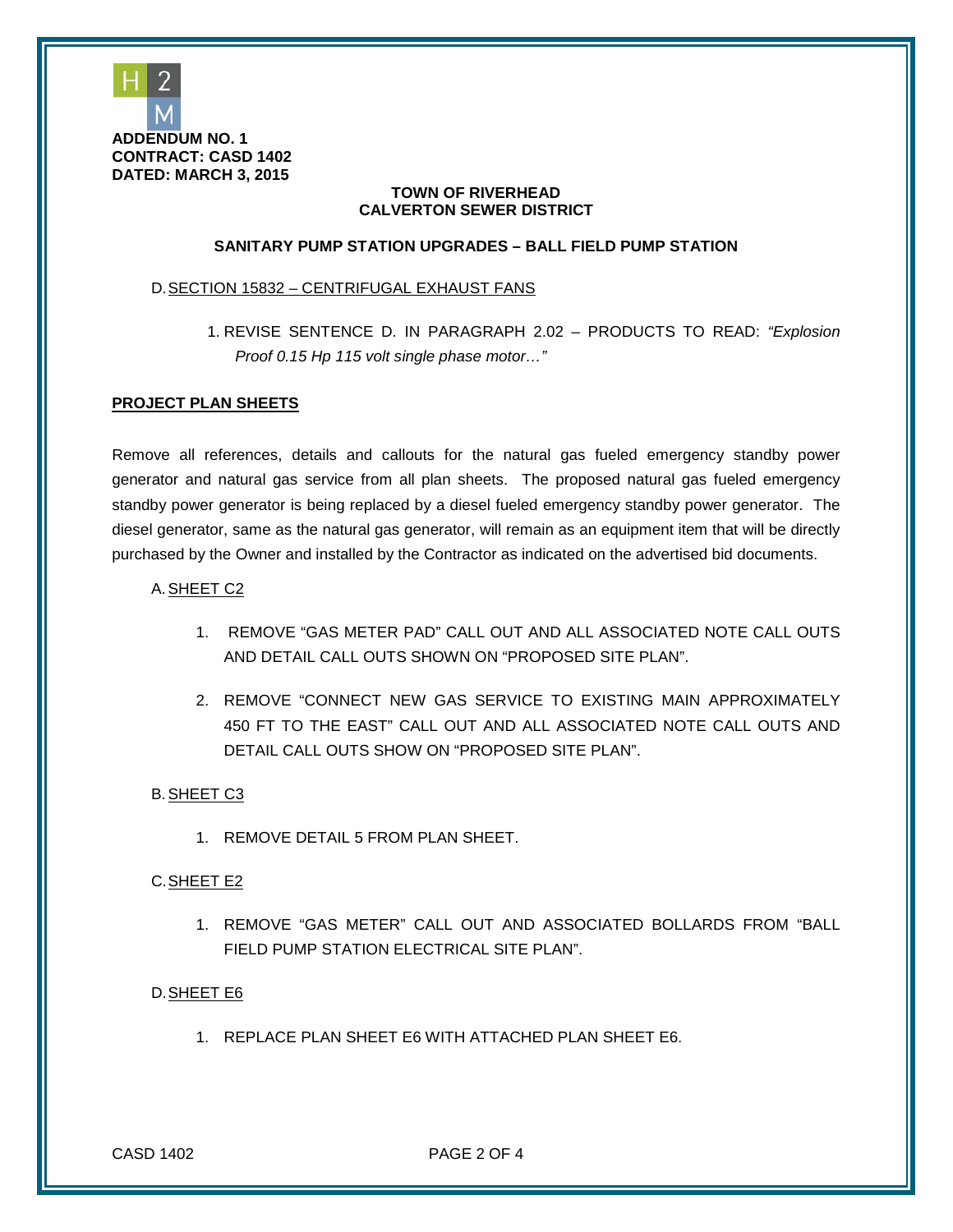

#### **SANITARY PUMP STATION UPGRADES – BALL FIELD PUMP STATION**

#### E.SHEET M1

1. ADD "(REFER TO EXHAUST FAN SCHEDULE ON SHEET M2)" TO "NEW EXHAUST FAN" CALL OUT ON THE BALL FIELD PUMP STATION TOP SLAB PLAN

F. SHEET M2

1. ADD THE FOLLOWING SCHEDULE TO SHEET M2.

## **EXHAUST FAN SCHEDULE**

|        |                   |                 | PERFORMANCE/CONSTRUCTION REQUIREMENTS |               |           |              |             |
|--------|-------------------|-----------------|---------------------------------------|---------------|-----------|--------------|-------------|
|        |                   |                 |                                       |               |           | ΟP           | ОP          |
| EQUIP. |                   | AREAS           | <b>VENTILATION</b>                    | MIN. AIR FLOW | S.P       | <b>POWER</b> | <b>FLOW</b> |
| ΝO     | <b>LOCATION</b>   | <b>SERVED</b>   | <b>VOLUME (CF)</b>                    | REQ. (CFM)    | (IN W.G.) | (HP)         | (CFM)       |
|        | <b>BALL FIELD</b> |                 |                                       |               |           |              |             |
| SF-1   | PS                | <b>WET WELL</b> | 840                                   | 420*          | 0.5       | 0.08         | 460         |

| <b>BASIS OF DESIGN INFORMATION</b> |             |                                                           |                                  |                  |     |                               |
|------------------------------------|-------------|-----------------------------------------------------------|----------------------------------|------------------|-----|-------------------------------|
|                                    |             |                                                           | <b>MOTOR DATA</b>                |                  |     |                               |
| MFR.                               | MODEL NO.   | <b>NOMINAL</b><br><b>OPERATING</b><br><b>WEIGHT (LBS)</b> | VOLTS/<br>PHASE/<br><b>HERTZ</b> | <b>MOTOR RPM</b> |     | <b>MOT</b><br><b>OR</b><br>HP |
| <b>GREEN</b>                       |             |                                                           |                                  |                  |     |                               |
| <b>HECK</b>                        | SFB-9 CW TH | 120                                                       | 115/1/60                         |                  | 891 | 0.15                          |

\* MINIMUM AIR FLOW REQUIRED BASED ON 30 AIR CHANGES PER HOUR OF INTERMITTENT VENTILATION

#### **CONTRACT NO. CASD 1402**

A: NBONO@H2M.COM;CWEISS@H2M.COM | PM: | LSB: CHRIS WEISS |<br>LSD: 3/3/2015 8:32 AM | LPD: 3/3/2015 8:32 AM | 19 FEBRUARY 2015| R#: 15 | P: 4 |<br>X:\CASD (CALVERTON SEWER DISTRICT) – 10178\CASD1402 BALLFIELD PS DESIGN &CONST S

CASD 1402 PAGE 3 OF 4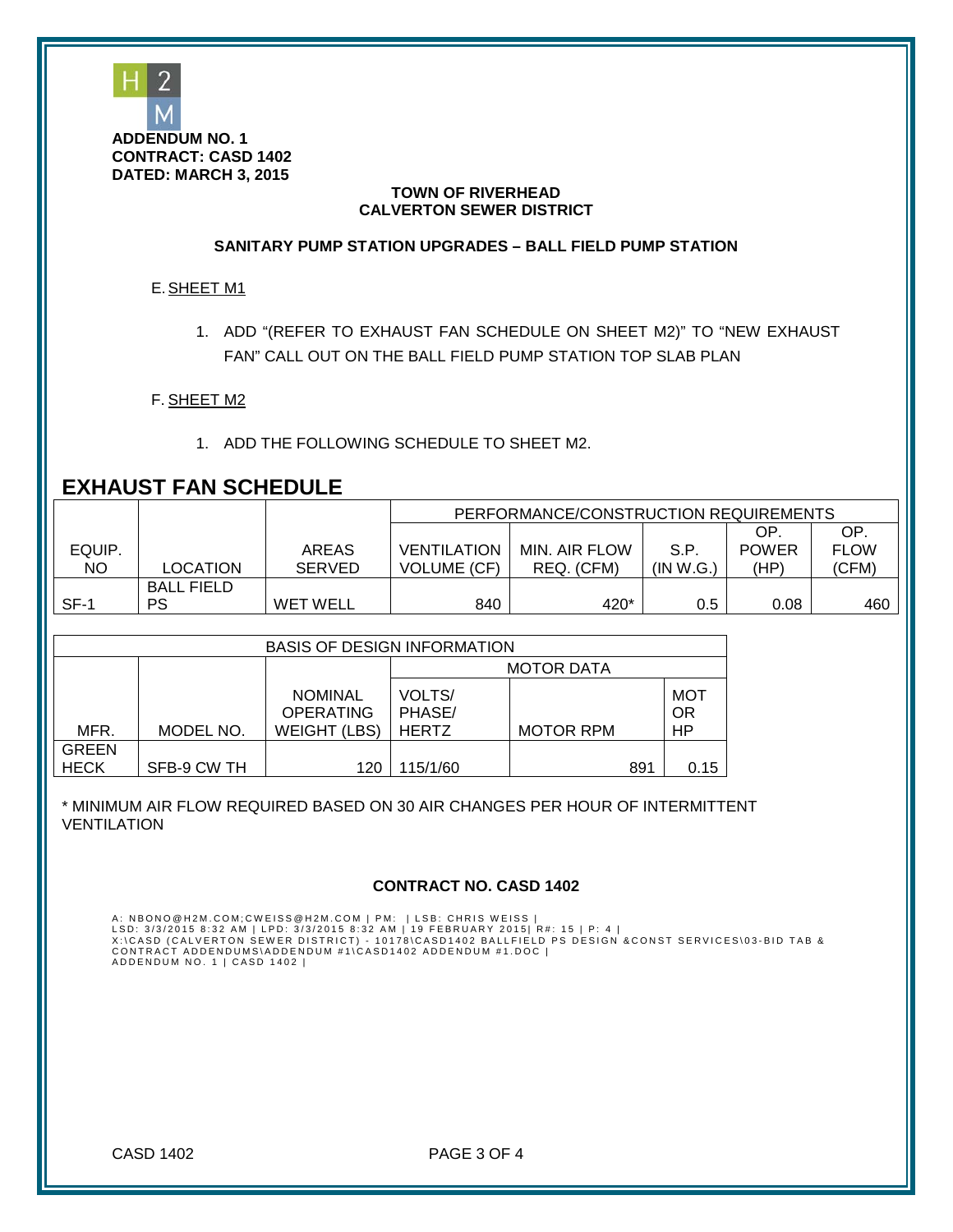

**SANITARY PUMP STATION UPGRADES – BALL FIELD PUMP STATION**

# **"ATTACHED DOCUMENTS"**

CASD 1402 PAGE 4 OF 4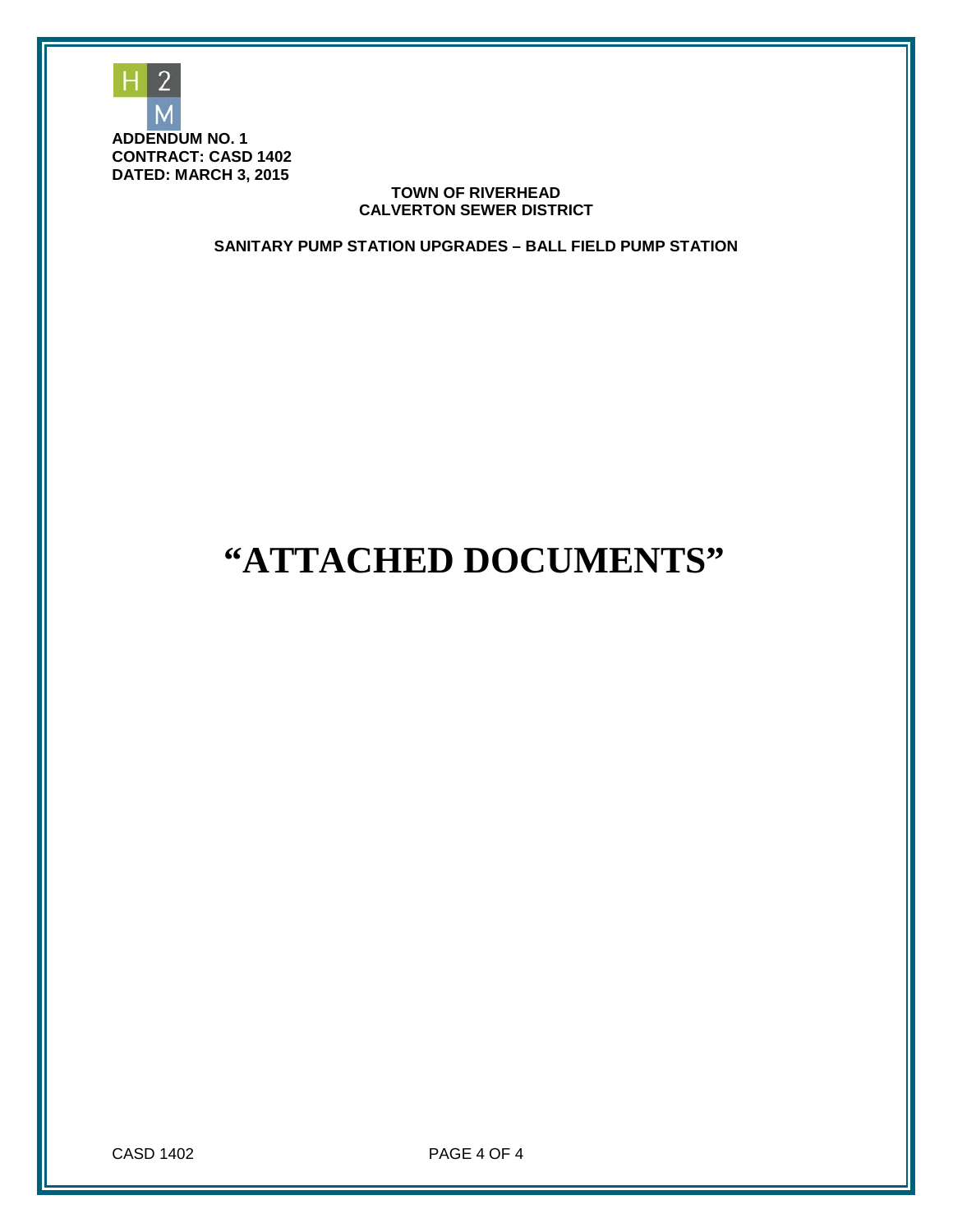

IN NEW CONCRETE CURB AND SET IN PLACE ON TOP OF EXISTING WET WELL

3. INSTALL NEW ALUMINUM ACCESS STAIR. FIELD LOCATE STAIR ALONG NORTH PLIMP STATIC<br>WALL. CONSTRUCT STAIR CONCRETE FOUNDATION FOR BOTTOM OF STRINGERS, MIN 3'-0"

- HATCHES. FIELD LOCATE. SOCKET TO BE PROVIDED WITH DRAIN HOLE AND
- FLANGE AT THE TOP, SUITABLE FOR TAPPING TO INSTALL THE WIRE PENETR.<br>HIGH LEVEL FLOAT.
- CORE DRILL TOP SLAB AND INSTALL SCH. 80 PVC PIPE (MINIMUM 4 INCH DIAMETER) IN THE<br>EXISTING WET WELL TOP SLAB AND SECURE IN PLACE WITH A LINK SEAL AND PIPE SUPPORTS.<br>PROVIDE A BLIND FLANGE AT THE TOP, SUITABLE FOR TAPPING T PROVIDE A BLIND FLANGE AT THE TOP, SUITABLE FOR TAPPING TO INSTALL T<br>PENETRATION FROM THE LEVEL PROBE FURNISHED BY OWNER. CORE 1-INC<br>HOLES IN PIPE BELOW THE TOP SLAB FOR EVERY 6 INCHES ALONG THE LOWI
- 
- ACCORDANCE WITH DETAILS ON 'S' SHEETS. CASTINGS SHALL BE MODEL R-FOUNDRY, OR EQUAL.
- SHALL INCLUDE A PIPE PENETRATION SEAL AND PATCHING AS DETAILED ON LOCATE EACH PENETRATION BASED ON FINAL APPROVED PIPING LAYOUT.

|                                                                   |                                                                                                                        |                                                                                                     | architects + engineers                                                                                         |
|-------------------------------------------------------------------|------------------------------------------------------------------------------------------------------------------------|-----------------------------------------------------------------------------------------------------|----------------------------------------------------------------------------------------------------------------|
| <b>INUM ACCESS HATCH</b><br>LL STRUCTURE.<br>TRUCTURE.            | LEGEND:<br><b>ACCESS HATCH</b><br>PORTABLE HOIST BASE SOCKET*                                                          |                                                                                                     |                                                                                                                |
| TH PLIMP STATION<br>VGERS, MIN 3'-0"                              | N.I.C.<br>ALUMINUM ACCESS STAIRCLSE<br>3<br>N.I.C.<br>FRP ACCESS LAUDE                                                 | 538 Broad Hollow Road<br>4th Floor East<br>Melville, NY 11747<br>P:(631)756-8000<br>F:(631)694-4122 | Melville, NY 11747<br>Albany, NY 12205<br>White Plains, NY 11601<br>New City, NY 10956<br>Parsippany, NJ 07054 |
| HE NEW ACCESS<br><b>D TOP COVER.</b>                              | HIGH WATER ALARM FLOAT*<br>5                                                                                           | CONSULTANTS:                                                                                        | Howell, NJ 07731                                                                                               |
| METER) IN THE<br><b>PROVIDE A BLIND</b><br><b>RATION FROM THE</b> | LEVEL TRANSDUCER*<br>N.I.C.<br><b>ACCESS PLATFORM</b>                                                                  |                                                                                                     |                                                                                                                |
|                                                                   | CONCRETE PIPE SUPPORT SADDLE                                                                                           |                                                                                                     |                                                                                                                |
| METER) IN THE<br>ND PIPE SUPPORTS.<br>THE WIRE                    | SUBMERSIBLE PUMP + ACCESSORIES* (GUIDE RAILS BY CONTRACTOR)<br>9                                                       |                                                                                                     |                                                                                                                |
| <b>ICH DIAMETER</b><br>WER 10 FEET OF THE                         | CHECK VALVE*                                                                                                           | <b>MARK</b><br><b>DATE</b><br>03/02/2015<br>∕ 1`                                                    | <b>DESCRIPTION</b><br>ADDENDUM No. 1                                                                           |
| INGS IN TOP SLAB.                                                 | PLUG VALVE                                                                                                             |                                                                                                     |                                                                                                                |
| FINAL PLACEMENT TO                                                | <b>BLIND FLANGE</b><br>12                                                                                              |                                                                                                     |                                                                                                                |
| TOP SLAB IN<br><b>R-1794-EB BY NEENAH</b>                         | PIPE WALL/FLOOR PENETRATION LINK SEAL<br>13                                                                            |                                                                                                     |                                                                                                                |
| <b>IPE PENETRATION</b><br>N SHEET S2. FIELD                       | ROUND ACCESS WAY CASTING<br>LOW WATER ALARM FLOAT*                                                                     |                                                                                                     |                                                                                                                |
|                                                                   |                                                                                                                        |                                                                                                     |                                                                                                                |
|                                                                   | * EQUIPMENT AND ITEM TO BE FURNISHED BY<br>OWNER AND INSTALLED BY CONTRACTOR IN<br>ACCORDANCE WITH CONTRACT DOCUMENTS. | PROJECT#:<br><b>CASD 1402</b>                                                                       | <b>SEAL</b>                                                                                                    |
|                                                                   |                                                                                                                        | FEB. 2015<br>DESIGNED BY:<br>CAW<br>DRAWN BY:<br><b>BAC</b><br>CHECKED BY: REVIEWED BY:             | "ALTERATION OF THIS DOCUMENT EXCEPT BY A LICENSED<br>PROFESSIONAL IS ILLEGA                                    |
| TAPPED BLIND FLANGE W/<br>STRAIN RELIEF (TYP.)                    | <b>JB</b>                                                                                                              | <b>CLIENT</b>                                                                                       | <b>Town of Riverhead</b>                                                                                       |
|                                                                   |                                                                                                                        |                                                                                                     | <b>Calverton Sewer District</b>                                                                                |
| SCH 80 PVC                                                        |                                                                                                                        |                                                                                                     | <b>Sanitary Pump Station Upgrades</b><br><b>Ball Field Pump Station</b>                                        |
| (TYP.)<br>PIPE PENETRATION<br>SEAL (TYP.)                         | 5                                                                                                                      |                                                                                                     | PAX ET PROSPERITAS PER PROGRESSUM                                                                              |
|                                                                   |                                                                                                                        |                                                                                                     | <b>Suffolk County, New York</b>                                                                                |
| 6'<br>UCER DETAIL                                                 | 15<br><b>HIGH/LOW LEVEL FLOATS DETAIL</b><br>$\sqrt{2}$<br>NO SCALE                                                    | CONTRACT                                                                                            | <b>CONTRACT NO.</b><br><b>CASD 1402</b>                                                                        |
|                                                                   |                                                                                                                        | <b>STATUS</b>                                                                                       | <b>FINAL BID DOCUMENTS</b>                                                                                     |
|                                                                   |                                                                                                                        | SHEET TITLE                                                                                         | <b>BALL FIELD PUMP STATION</b><br><b>MECHANICAL PLANS</b>                                                      |
|                                                                   |                                                                                                                        | SHEET#                                                                                              | <b>M1</b>                                                                                                      |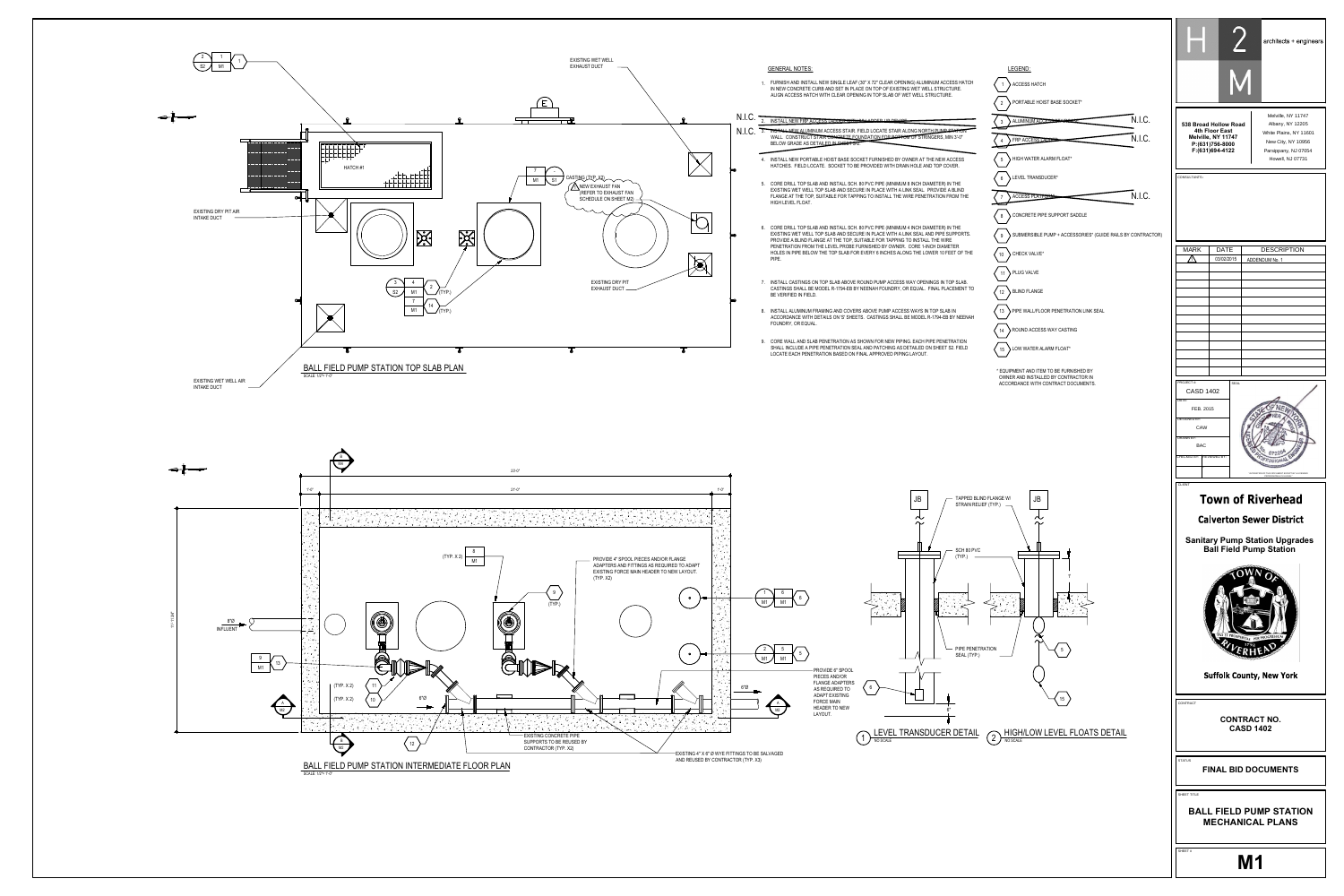





mmmmmmmmmmmmmmmmm

 $4"$ Ø